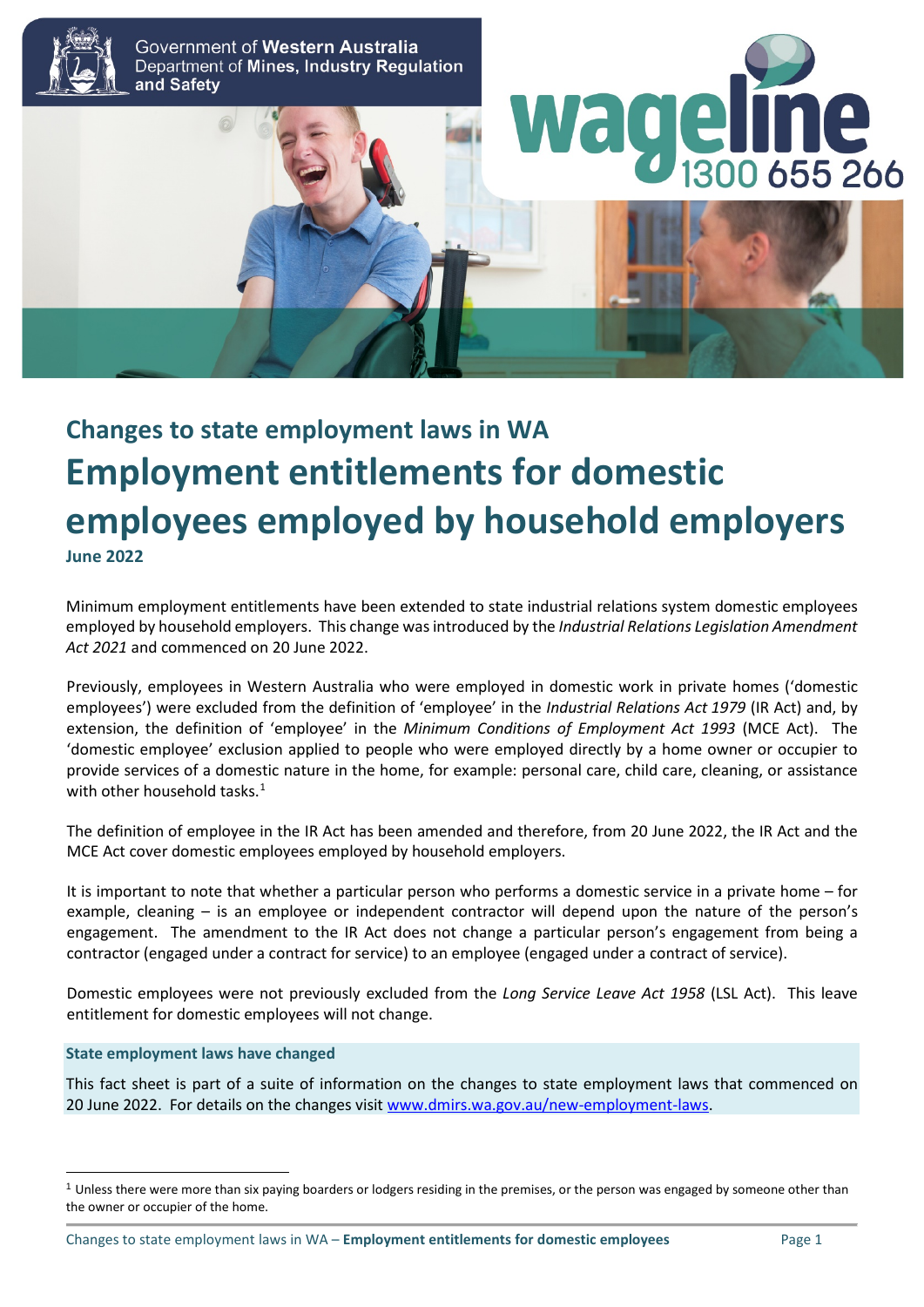# **Employment entitlements**

# *Minimum Conditions of Employment Act*

Domestic employees are now be entitled to minimum conditions under the MCE Act including the:

- minimum wage*;*
- $\bullet$  annual leave, personal leave, bereavement leave, and family and domestic violence leave,<sup>[2](#page-1-0)</sup> and
- provisions relating to public holidays, reasonable hours of work, authorised deductions from pay, and unreasonable requirements to spend or pay money to an employer*.*

Wageline's **Award free minimum pay rates and entitlements summary** provides the current minimum rates of pay and an overview of the current key employment entitlements for award free employees, including entitlements under the MCE Act and the LSL Act, as well as the record keeping obligations of employers*.* View the summary at [www.dmirs.wa.gov.au/awardfree.](http://www.dmirs.wa.gov.au/awardfree)

More information about each of the current minimum conditions of employment is available on the Wageline website at [www.dmirs.wa.gov.au/wageline.](http://www.dmirs.wa.gov.au/wageline)

# *Industrial Relations Act*

Domestic employees are now able to make a claim for unfair dismissal or denial of contractual benefits to the Western Australian Industrial Relations Commission (WAIRC), and potentially be covered by a WA award.

## *Unfair dismissal*

When the WAIRC is determining an unfair dismissal claim made by a domestic employee, it is required to have regard to the fact that the employee was employed in a private home to provide services directly to the employer or a member of the employer's family or household.

### *WA awards*

Award coverage is based on the type of work an employee performs and/or the industry of their employer, and each WA award contains a clause which specifies who that award covers. If an employee is covered by a WA award, they must receive the rates of pay and employment entitlements provided in that award.

The amendment to the IR Act meansit is possible for a WA award to cover a domestic employee. However, whether there is an award that applies to a particular employee will depend on the type of work the employee is doing.

Domestic employees who mainly perform cleaning duties are likely to be covered by the WA Cleaners and Caretakers Award.

For child care, disability and aged care support work, there is not currently a WA award which would apply to an employee employed directly by a household employer.

## **Independent contractors**

The changes will not affect domestic services which are provided in the home by independent contractors e.g. cleaners or gardeners. Whether a worker is an employee or an independent contractor depends upon the nature of the worker's engagement. More information on this topic is available on the Wageline website at [www.dmirs.wa.gov.au/employee-or-contractor.](http://www.dmirs.wa.gov.au/employee-or-contractor)

<span id="page-1-0"></span> $2$  The leave an employee is entitled to will depend on whether they are a full time, part time, or casual employee. Casual employees are not entitled to annual leave or paid personal leave. Unpaid family and domestic violence leave is a new entitlement.